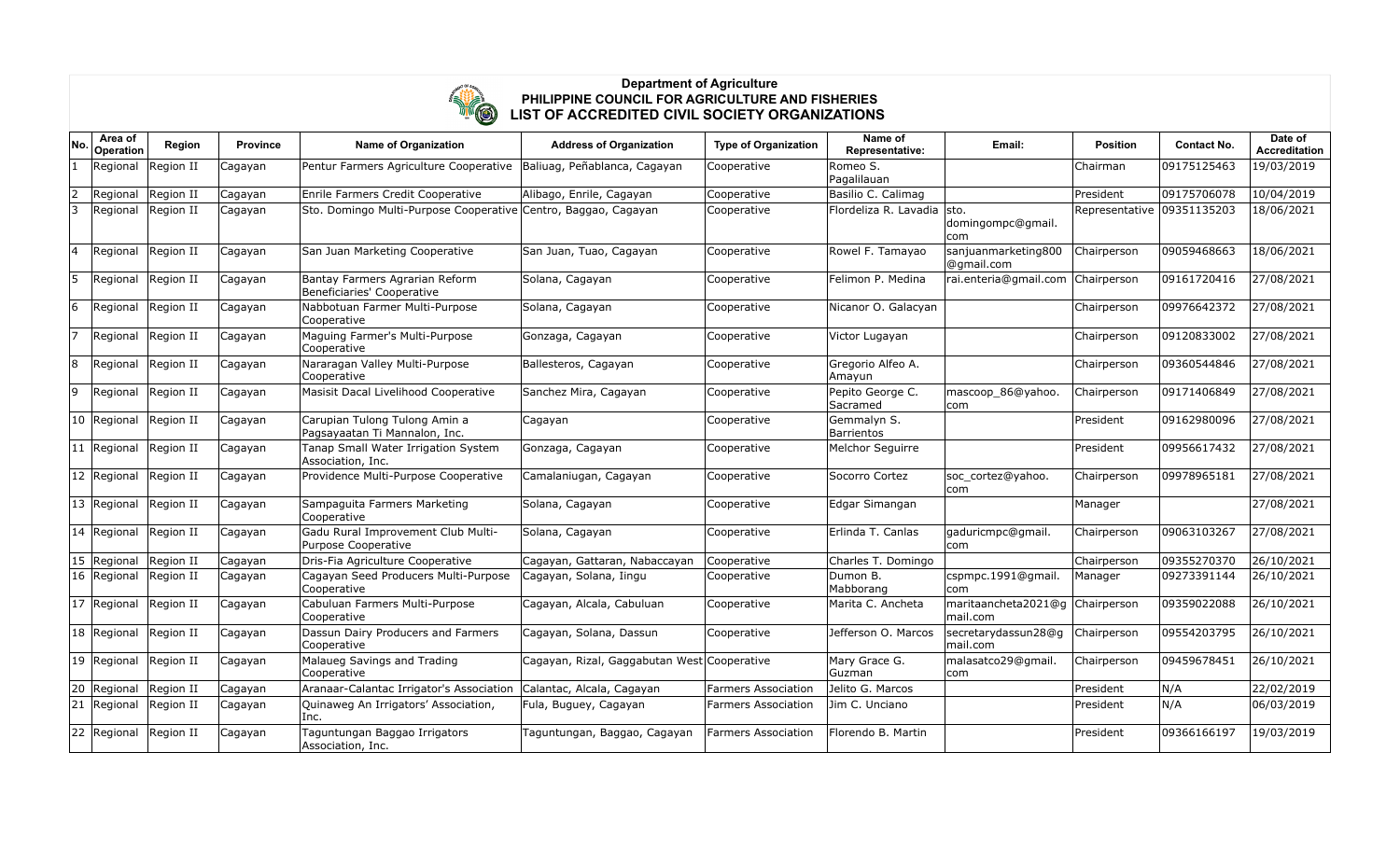

| No.          | Area of<br>Operation  | Region    | <b>Province</b> | <b>Name of Organization</b>                                                                    | <b>Address of Organization</b>                     | <b>Type of Organization</b> | Name of<br>Representative:  | Email:                               | Position                   | <b>Contact No.</b> | Date of<br><b>Accreditation</b> |
|--------------|-----------------------|-----------|-----------------|------------------------------------------------------------------------------------------------|----------------------------------------------------|-----------------------------|-----------------------------|--------------------------------------|----------------------------|--------------------|---------------------------------|
| 23           | Regional              | Region II | Cagayan         | Casitan Smalll Water Irrigation System<br>Association, Inc.                                    | Casitan, Pamplona, Cagayan                         | Farmers Association         | Hernaldo T.<br>Pagarigan    |                                      | President                  | 09752029905        | 10/04/2019                      |
| $ 24\rangle$ | Regional              | Region II | Cagayan         | Liw - Liwa Ti Canayun Irrigators<br>Association, Inc.                                          | Canayun, Abulug, Cagayan                           | <b>Farmers Association</b>  | Rommel S. Yaque             |                                      | President                  | N/A                | 11/04/2019                      |
| 25           | Regional              | Region II | Cagayan         | San Juan Tabbac Farmers Irrigator's<br>Association, Inc                                        | San Juan, Buguey, Cagayan                          | <b>Farmers Association</b>  | Oscar Arellano              |                                      | President                  | 09657011285        | 26/04/2019                      |
| 26           | Regional              | Region II | Cagayan         | CNP Ballesteros Irrigators Association,<br>Inc.                                                | Fugu, Ballesteros, Cagayan                         | <b>Farmers Association</b>  | Saidy M. Javier             |                                      | President                  | N/A                | 26/04/2019                      |
| 27           | Regional              | Region II | Cagayan         | Namuccay An Vegetable Growers<br>Association                                                   | Namuccayan, Sto. Niño, Cagayan Farmers Association |                             | Efren E. Morgado            |                                      | Chairman                   | 09759038101        | 26/04/2019                      |
|              | 28 Regional           | Region II | Cagayan         | Calilliauan Farmers Association                                                                | Calilliauan, Solana, Cagayan                       | <b>Farmers Association</b>  | Jhony M. Ramos              | Jhony.<br>ramos001@deped.gov.<br> ph | Representative 09157915792 |                    | 18/06/2021                      |
|              | 29 Regional           | Region II | Cagayan         | Gimong Ti Rebecca Farmers Irrigators<br>Association, Inc.                                      | Gonzaga, Cagayan                                   | <b>Farmers Association</b>  | Ruben S. Sana               | sanaruben16@gmail.<br> com           | President                  | 09262329135        | 27/08/2021                      |
| 30           | Regional              | Region II | Cagayan         | Paraiso United Farmers Association                                                             | Solana, Cagayan                                    | <b>Farmers Association</b>  | Dominga Tibingen            |                                      | President                  | 09169302888        | 27/08/2021                      |
| 31           | Regional              | Region II | Cagayan         | Carilucud Farmers Water Pump<br>Association                                                    | Solana, Cagayan                                    | <b>Farmers Association</b>  | Cecilio A. Nuñez            |                                      | President                  | 09366166910        | 27/08/2021                      |
| 32           | Regional              | Region II | Cagayan         | Cagalo Guam Farmers Irrigators<br>Association, Inc.                                            | Gonzaga, Cagayan                                   | <b>Farmers Association</b>  | Victoriano Garma            |                                      | President                  |                    | 27/08/2021                      |
| 33           | Regional              | Region II | Cagayan         | Manacunaynay Farmers Irrigators<br>Association, Inc.                                           | Gonzaga, Cagayan                                   | <b>Farmers Association</b>  | Donato Pascual              |                                      | President                  | 09975600308        | 27/08/2021                      |
| 34           | Regional              | Region II | Cagayan         | Sta. Maria De Vicitacion Farmers<br>Irrigators Association, Inc.                               | Gonzaga, Cagayan                                   | <b>Farmers Association</b>  | Alfredo Madrid              |                                      | President                  | 09057513350        | 27/08/2021                      |
| 35           | Regional              | Region II | Cagayan         | Northern Aparri Irrigators Association                                                         | Cagayan, Aparri, Gaddang                           | <b>Farmers Association</b>  | Ramon D. Quizzagan          |                                      | President                  | 09553687522        | 26/10/2021                      |
|              | 36 Regional           | Region II | Cagayan         | United Bangspavilca Council of Irrigators Santiago City, Rizal, San Rogue<br>Association, Inc. | Blvd.                                              | <b>Farmers Association</b>  | Madelene W. Piala           | genevieve.<br>gabisay@etu.edu.ph     | President                  |                    | 26/10/2021                      |
| 37           | Regional              | Region II | Isabela         | Cooperative for Rural Development                                                              | San Pablo, Cauayan City, Isabela                   | Cooperative                 | Joson V. Estanislao<br>Jr.  |                                      |                            | 09053688808        | 22/02/2019                      |
| 38           | Regional              | Region II | Isabela         | Barbueda Development Cooperative                                                               | Dammao, Gamu, Isabela                              | Cooperative                 | Jaime L. Martinez           |                                      | Chairman                   | 09067211074        | 22/02/2019                      |
| 39           | Regional              | Region II | Isabela         | Maui Farmers Credit Cooperative                                                                | Maui, Delfin Albano, Isabela                       | Cooperative                 | Ruby P. Reyno               |                                      | Chairman                   | 09366811305        | 22/02/2019                      |
| 40           | Regional              | Region II | Isabela         | Cabisera 18 Farmers Credit Cooperative                                                         | Centro, San Antonio, City of<br>Ilagan, Isabela    | Cooperative                 | Dante D. Cayapan            |                                      | Chairman                   | 09069215916        | 21/03/2019                      |
| $ 41\rangle$ | Regional              | Region II | Isabela         | St. Joseph House of Spirituality Farmers<br>Credit Cooperative                                 | Calamagui East, Sta. Maria,<br>lIsabela            | Cooperative                 | Elton T. Pagauitan          |                                      | Chairman                   | N/A                | 26/03/2019                      |
|              | 42 Regional Region II |           | Isabela         | Isabela South Sugarcane Producers<br>Cooperative                                               | Silauan Sur, Echague, Isabela                      | Cooperative                 | Winifreda Uy                |                                      | Chairperson                | 09756156137        | 26/04/2019                      |
| 43           | Regional              | Region II | Isabela         | Cordon Multi - Purpose Cooperative                                                             | Magsaysay, Cordon, Isabela                         | Cooperative                 | Virginia J.<br>Embernate    |                                      | Chairman                   | 09171494454        | 26/04/2019                      |
| 44           | Regional              | Region II | Isabela         | Caviteno Isabelino Agriculture<br>Cooperative                                                  | Magleticia, Echague, Isabela                       | Cooperative                 | Maria Victoria S.<br>Anahaw | lcicco.hawak.<br>kamay@gmail.com     | Representative             | 09268061494        | 18/06/2021                      |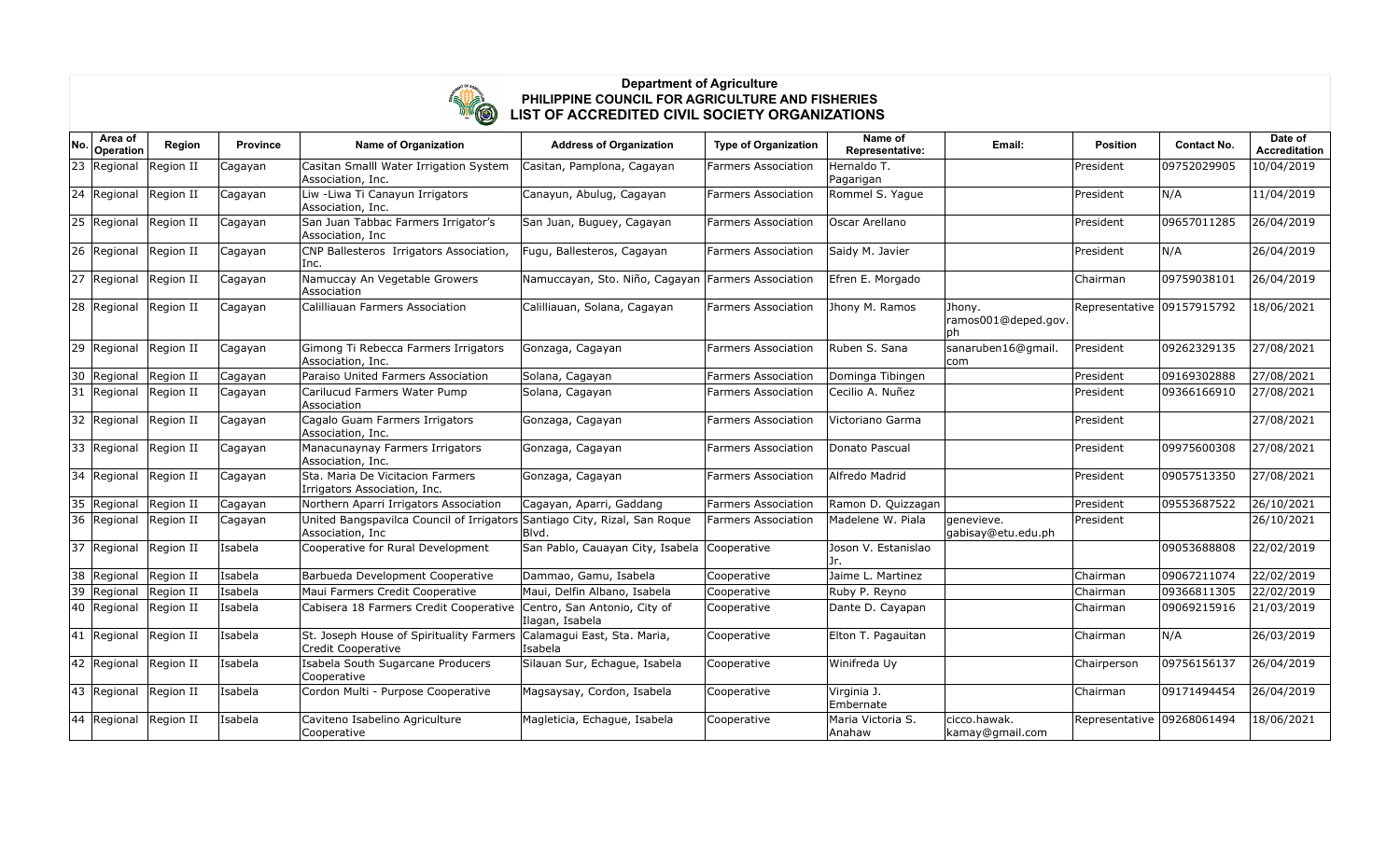

| No. | Area of<br>Operation      | Region    | <b>Province</b> | <b>Name of Organization</b>                                                                                     | <b>Address of Organization</b>                                       | <b>Type of Organization</b> | Name of<br>Representative:                | Email:                                           | <b>Position</b>    | <b>Contact No.</b> | Date of<br><b>Accreditation</b> |
|-----|---------------------------|-----------|-----------------|-----------------------------------------------------------------------------------------------------------------|----------------------------------------------------------------------|-----------------------------|-------------------------------------------|--------------------------------------------------|--------------------|--------------------|---------------------------------|
|     | 45 Regional Region II     |           | Isabela         | Diadi Region Savings And Credit<br>Cooperative                                                                  | Purok 6, Cabulay, Santiago City,<br>Isabela                          | Cooperative                 | Romeo A. Fajardo                          | brscc.<br>stgosantiago@gmail.<br> com            | Representative     | 09651231539        | 18/06/2021                      |
| 46  | Regional                  | Region II | Isabela         | Sadiri IA Multi-Purpose Cooperative                                                                             | Concepcion, Luna, Isabela                                            | Cooperative                 | Jerry B. Jose                             | sadirihopia@gmail.com Representative 09169827648 |                    |                    | 18/06/2021                      |
|     | 47 Regional               | Region II | Isabela         | Good Samaritan Multipurpose<br>Cooperative                                                                      | Barangay 4, San Mateo, Isabela                                       | Cooperative                 | Engr. Noli C.<br>Taganas                  | goodsammpc1990@ya Manager<br>hoo.com             |                    | 09357630757        | 25/06/2021                      |
|     | 48 Regional               | Region II | Isabela         | Buenavista Multi-Purpose Cooperative                                                                            | Buenavista, Santiago City,<br>Isabela                                | Cooperative                 | Mr. Luisito V. Perez                      | buenavistampc@yahoo Manager<br>.com              |                    | 09176663436        | 25/06/2021                      |
|     | 49 Regional               | Region II | Isabela         | Christian Farmers Multi-Purpose<br>Cooperative                                                                  | Barangay Ugad, Cabagan,<br>Isabela                                   | Cooperative                 | Viriginia B. Manguba                      | cfmpc_1991@yahoo.<br>com                         | Chairperson        | 09162171615        | 27/08/2021                      |
|     | 50 Regional               | Region II | Isabela         | Northern Tumauini Cereal & Dairy<br><b>Farmers Cooperative</b>                                                  | Tumauini, Isabela                                                    | Cooperative                 | Ruth Dando Baquiran ntcdfc.               | cooperative@gmail.<br>com                        | Chairperson        | 09498807412        | 27/08/2021                      |
|     | 51   Regional   Region II |           | Isabela         | Rang-ayan Nature Spring Farmers Multi- Ilagan, Isabela<br>Purpose Cooperative                                   |                                                                      | Cooperative                 | Aldrich T. Tindungan   rnsfmpc2018@gmail. | com                                              | Chairperson        | 09533147262        | 27/08/2021                      |
| 52  | Regional Region II        |           | Isabela         | Wesley Savings and Multi-Purpose<br>Cooperative                                                                 | San Isidro, Isabela                                                  | Cooperative                 | Jose O. Ramos                             |                                                  | Chairperson        | 09277101412        | 27/08/2021                      |
| 53  | Regional                  | Region II | Isabela         | Cadynamcu Credit Cooperative                                                                                    | Tumauini, Isabela                                                    | Cooperative                 | Antonio R. Denna Jr.                      |                                                  | Chairperson        | 09273057049        | 27/08/2021                      |
| 54  | Regional                  | Region II | Isabela         | Isabela Grains Production and Marketing Isabela, Roxas, San Placido<br>Cooperative                              |                                                                      | Cooperative                 | Fernando V.<br>Alejandro                  | igmp.roxas@gmail.<br>com                         | Chairperson        |                    | 26/10/2021                      |
|     | 55 Regional               | Region II | Isabela         | Payoga/Kapatagan Multi-Purpose<br>Cooperative                                                                   | Isabela, Gamu, Guibang                                               | Cooperative                 | Julie Flores Madrid                       | pkmpc20@gmail.com                                | General<br>Manager | 09560965954        | 26/10/2021                      |
|     | 56 Regional               | Region II | Isabela         | Quirino Isabela Multi-Purpose<br>Cooperative                                                                    | Isabela, Quirino, San Isidro                                         | Cooperative                 | Nelly A. Cabral                           | cooperative.<br>quifarco@yahoo.com               | Chairperson        | 09056090311        | 26/10/2021                      |
| 57  | Regional Region II        |           | Isabela         | Aurora Vegetable Growers Association                                                                            | Bannagao, Dalig- Kalinga,<br>Esperanza, Victoria, Aurora,<br>Isabela | <b>Farmers Association</b>  | Australia R. Andres                       |                                                  | President          | N/A                | 22/02/2019                      |
|     | 58 Regional               | Region II | Isabela         | Minagbag Farmer Irrigator's Association, Minagbag, Quezon, Isabela<br>Inc.                                      |                                                                      | <b>Farmers Association</b>  | Francisco O.<br>Andumang                  |                                                  | President          | 09364631670        | 22/02/2019                      |
|     | 59 Regional               | Region II | Isabela         | South Eastern Quezon Farmers<br>Irrigato's Association, Inc.                                                    | Barucboc, Quezon, Isabela                                            | <b>Farmers Association</b>  | Rolando P. Marcos                         |                                                  | President          | N/A                | 05/03/2019                      |
|     | 60 Regional               | Region II | Isabela         | Lower Quezon main Canal Farmers<br>Irrigator's Association, Inc.                                                | Barucboc, Quezon, Isabela                                            | <b>Farmers Association</b>  | Hilary G. Killip                          |                                                  | President          | N/A                | 05/03/2019                      |
|     | 61 Regional Region II     |           | Isabela         | Sadiri, Mabuhay, Bannawag, Builders,<br>NDC Filipinas (SMBBF) Council of<br>Irrigators Association, (Cia), Inc. | Division III, San Manuel, Isabela                                    | <b>Farmers Association</b>  | Leonardo A.<br>Yanuaria                   |                                                  | President          | N/A                | 06/03/2019                      |
|     | 62 Regional               | Region II | Isabela         | Central Tanap Irrigators' Association,<br>Inc                                                                   | San Antonio, Roxas, Isabela                                          | <b>Farmers Association</b>  | Eddie S. Soriano                          |                                                  | President          | 09357024145        | 19/03/2019                      |
|     | 63 Regional Region II     |           | Isabela         | Santa Cruz - Lamesa Bato Irrigator's<br>Association, Inc.                                                       | Cubag, Cabagan, Isabela                                              | <b>Farmers Association</b>  | <b>Gualfredo Martinez</b>                 |                                                  | President          | 09054422095        | 19/03/2019                      |
|     | 64 Regional               | Region II | Isabela         | Macafia (Main Canal) Farmers Irrigator's Centro II, Mallig, Isabela<br>Association, Inc                         |                                                                      | <b>Farmers Association</b>  | Alberto M. Battung                        |                                                  | President          | 09750535851        | 10/04/2019                      |
|     | 65 Regional Region II     |           | Isabela         | Batal Irrigator's Association                                                                                   | Batal, Santiago, Isabela                                             | <b>Farmers Association</b>  | Eugenio Mendoza                           |                                                  | President          | 09061871626        | 10/04/2019                      |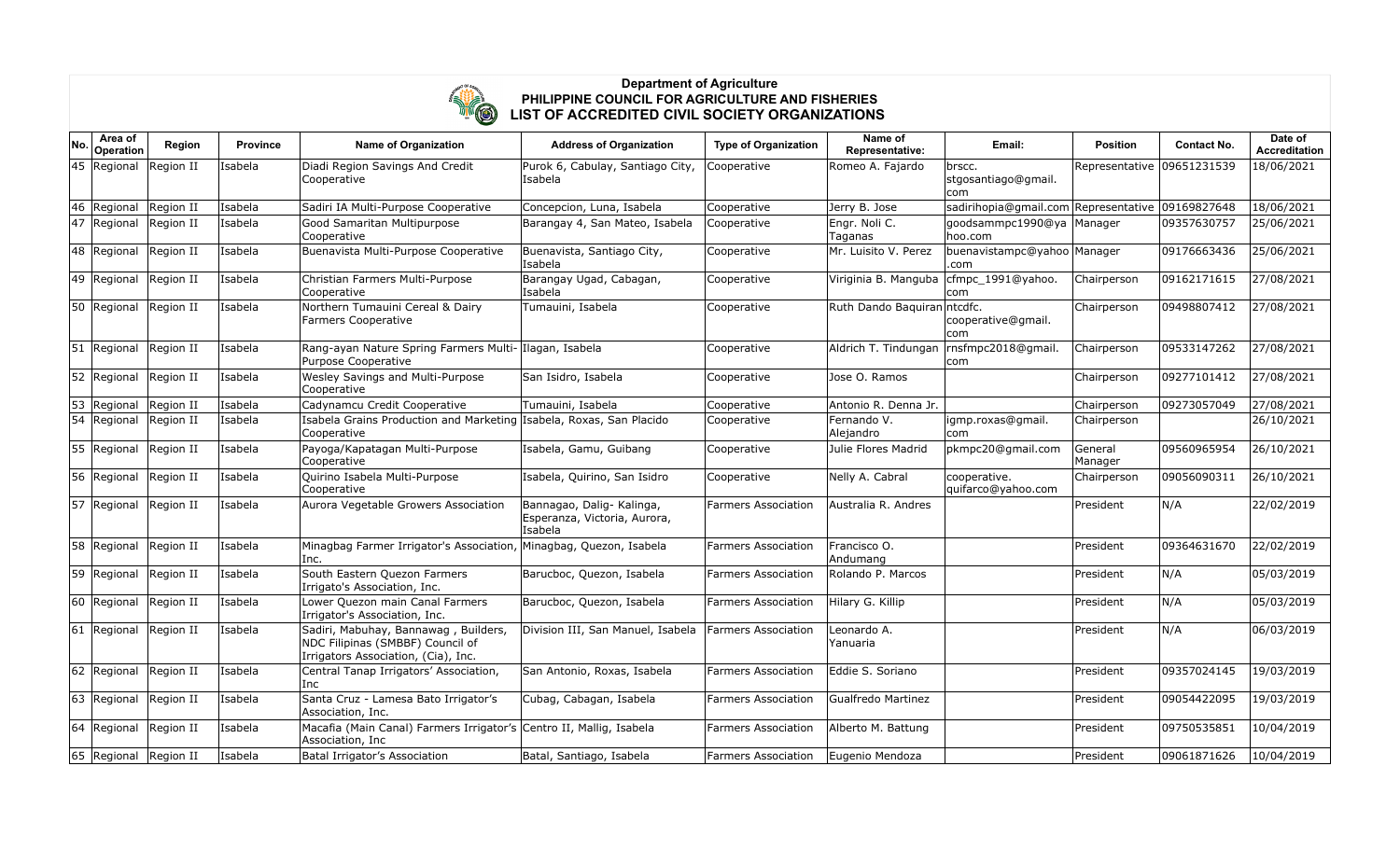

| No. | Area of<br>Operation  | Region    | <b>Province</b> | <b>Name of Organization</b>                                                                | <b>Address of Organization</b>                       | <b>Type of Organization</b> | Name of<br>Representative: | Email:                                                               | <b>Position</b>            | <b>Contact No.</b> | Date of<br><b>Accreditation</b> |
|-----|-----------------------|-----------|-----------------|--------------------------------------------------------------------------------------------|------------------------------------------------------|-----------------------------|----------------------------|----------------------------------------------------------------------|----------------------------|--------------------|---------------------------------|
| 66  | Regional              | Region II | Isabela         | Ramcor Council of Irrigators Association, San Miguel, Ramon, Isabela<br>Inc.               |                                                      | Farmers Association         | Emilio E. Pasion           | ramcorcia59@gmail.<br>com                                            | Chairperson                | 09750911129        | 18/06/2021                      |
|     | 67 Regional           | Region II | Isabela         | Cadarnia Farmers Irrigators Association, Naguilian, Isabela<br>Inc.                        |                                                      | <b>Farmers Association</b>  | Rogelio L. Gaspar          |                                                                      | Chairperson                | 09264645072        | 27/08/2021                      |
|     | 68 Regional           | Region II | Isabela         | C Series Council Irrigators Association,<br>Inc.                                           | Alicia, Isabela                                      | <b>Farmers Association</b>  | Dominador D.<br>Eugenio    |                                                                      | Chairperson                | 09171153366        | 27/08/2021                      |
| 69  | Regional              | Region II | Isabela         | Cabeceras Farmers and Fisherfolks<br>Association                                           | Isabela                                              | <b>Farmers Association</b>  | Jomar A. Sinay             | jomarsinay40@yahoo.<br>com                                           | President                  | 09178811411        | 27/08/2021                      |
|     | 70 Regional           | Region II | Isabela         | Aneg Small Water Irrigation System<br>Water Service Cooperative                            | Aneg, Delfin Albano, Isabela                         | <b>Farmers Association</b>  | Marigrace T. Cariaga       |                                                                      | Chairperson                | 09361750941        | 27/08/2021                      |
| 71  | Regional              | Region II | Isabela         | San Jose Farmers Association                                                               | San Jose, Isabela                                    | <b>Farmers Association</b>  | Delfin Albano              |                                                                      | President                  | 09178006407        | 27/08/2021                      |
| 72  | Regional              | Region II |                 | Nueva Vizcaya Magapuy Farmers Multi-Purpose<br>Cooperative                                 | Magapuy, Bayombong, Nueva<br>Vizcaya                 | Cooperative                 | Robert T. Pacis            |                                                                      | Chairman                   | 09171383178        | 06/03/2019                      |
|     | 73 Regional           | Region II |                 | Nueva Vizcaya Nueva Vizcaya Alay Kapwa MPC                                                 | Poblacion South Solana, Nueva<br>Vizcaya             | Cooperative                 | Arnel G. Domincel          | nvalaykapwa@yahoo.<br>lcom                                           | Chairperson                | 09175020511        | 21/10/2020                      |
| 74  | Regional              | Region II |                 | Nueva Vizcaya Agrizkaya Cooperative Federation<br>(AGCOFED)                                | Almaguer North, Bambang,<br>Nueva Vizcaya            | Cooperative                 | Eden D. Lacar              | Agrizkaya_fed@yahoo. Representative 09979719800<br>com               |                            |                    | 18/06/2021                      |
|     | 75 Regional           | Region II |                 | Nueva Vizcaya Villaverde Development Cooperative                                           | Nagbitin, Villaverde, Nueva<br>Vizcaya               | Cooperative                 | Ligaya F. Diozon           | vildeco nagbitinvilliave Representative 09171635460<br>rde@yahoo.com |                            |                    | 18/06/2021                      |
|     | 76 Regional           | Region II |                 | Nueva Vizcaya Vizcaya Fresh! Organic Advocates, Inc.                                       | Magsaysay, Bambang, Nueva<br>Vizcaya                 | Cooperative                 | Amos B. Dayag              | amos dayag@yahoo.<br>com                                             | Representative 09151737473 |                    | 18/06/2021                      |
| 77  | Regional              | Region II |                 | Nueva Vizcaya Greeners Multi-Purpose Cooperative                                           | Almaguer North Bambang, Nueva Cooperative<br>Vizcaya |                             | Gennilyn B. Salibab        | greenersvizcaya@yaho Representative 09750074821<br> o.com            |                            |                    | 18/06/2021                      |
| 78  | Regional              | Region II |                 | Nueva Vizcaya Tam-an Banaue Multipurpose<br>Cooperative                                    | Poblacion North, Solano, Nueva<br>Vizcaya            | Cooperative                 | Fevie Mae T. Gano          | Tam anmpc@yahoo.<br>com                                              | Representative 09175837295 |                    | 18/06/2021                      |
|     | 79 Regional           | Region II |                 | Nueva Vizcaya Kasibu Farmers Development<br>Cooperative                                    | Poblacion, Kasibu, Nueva Vizcaya Cooperative         |                             | Ms. Joan M. Micua          | Kafdeco@gmail.com                                                    | Manager                    | 09171150370        | 25/06/2021                      |
|     | 80 Regional           | Region II |                 | Nueva Vizcaya St. Joseph Multi-Purpose Cooperative                                         | Belance, Dupax del Norte, Nueva<br>Vizcaya           | Cooperative                 | Ms. Ruth L. Hebres         | hebresruth@gmail.com Secretary                                       |                            | 09213888377        | 25/06/2021                      |
| 81  | Regional              | Region II |                 | Nueva Vizcaya St. Vincent Parish Credit Cooperative                                        | Poblacion, Dupax del Sur, Nueva<br>Vizcaya           | Cooperative                 | Ms. Monina C.<br>Guzman    | svpmpc1979@gmail.<br>com                                             | Manager                    | 09750116038        | 25/06/2021                      |
|     | 82 Regional           | Region II |                 | Nueva Vizcaya Conwap Valley Multi-Purpose<br>Cooperative                                   | Nueva Vizcaya, Dupax Del Norte,<br>Binuangan         | Cooperative                 | Noel P. Kenturan           |                                                                      | Chairperson                | 0998670308         | 26/10/2021                      |
|     | 83 Regional           | Region II |                 | Nueva Vizcaya Bineng Addon Gusaran Upland Farmers<br>Association                           | Pingkian, Kayapa, Nueva Vizcaya                      | Farmers Association         | Edgar D. Omas              |                                                                      | President                  | 09757724813        | 22/02/2019                      |
|     | 84 Regional           | Region II |                 | Nueva Vizcaya Bintawan - Nanguyat An - Caupligan-<br>San Juan Irrigators Association, Inc. | Bintawan Sur, Villaverde, Nueva<br>Vizcaya           | <b>Farmers Association</b>  | Ruben C. Marguez           |                                                                      | President                  | 09368061323        | 07/03/2019                      |
| 85  | Regional              | Region II |                 | Nueva Vizcaya Malabing Farmers Irrigator's<br>Association, Inc.                            | Malabing, Kasibu, Nueva Vizcaya                      | Farmers Association         | Romeo B. Hisalago          |                                                                      | President                  | 09751035486        | 19/03/2019                      |
| 86  | Regional              | Region II |                 | Nueva Vizcaya Cupas Irrigators Association                                                 | Bambang, Nueva Vizcaya                               | Farmers Association         | Freddie C. Cajimat         |                                                                      | Chairperson                |                    | 27/08/2021                      |
| 87  | Regional              | Region II |                 | Nueva Vizcaya Bintawan Norte Farmers Association                                           | Villaverde, Nueva Vizcaya                            | <b>Farmers Association</b>  | Janet C. Arboleda          | ianetarboleda@gmail.<br> com                                         | President                  | 09555990283        | 27/08/2021                      |
|     | 88 Regional Region II |           | Quirino         | Abrasa Multi-Purpose Cooperative                                                           | Diffun, Quirino                                      | Cooperative                 | Evelyn Clemente            |                                                                      |                            | 09178745554        | 06/03/2019                      |